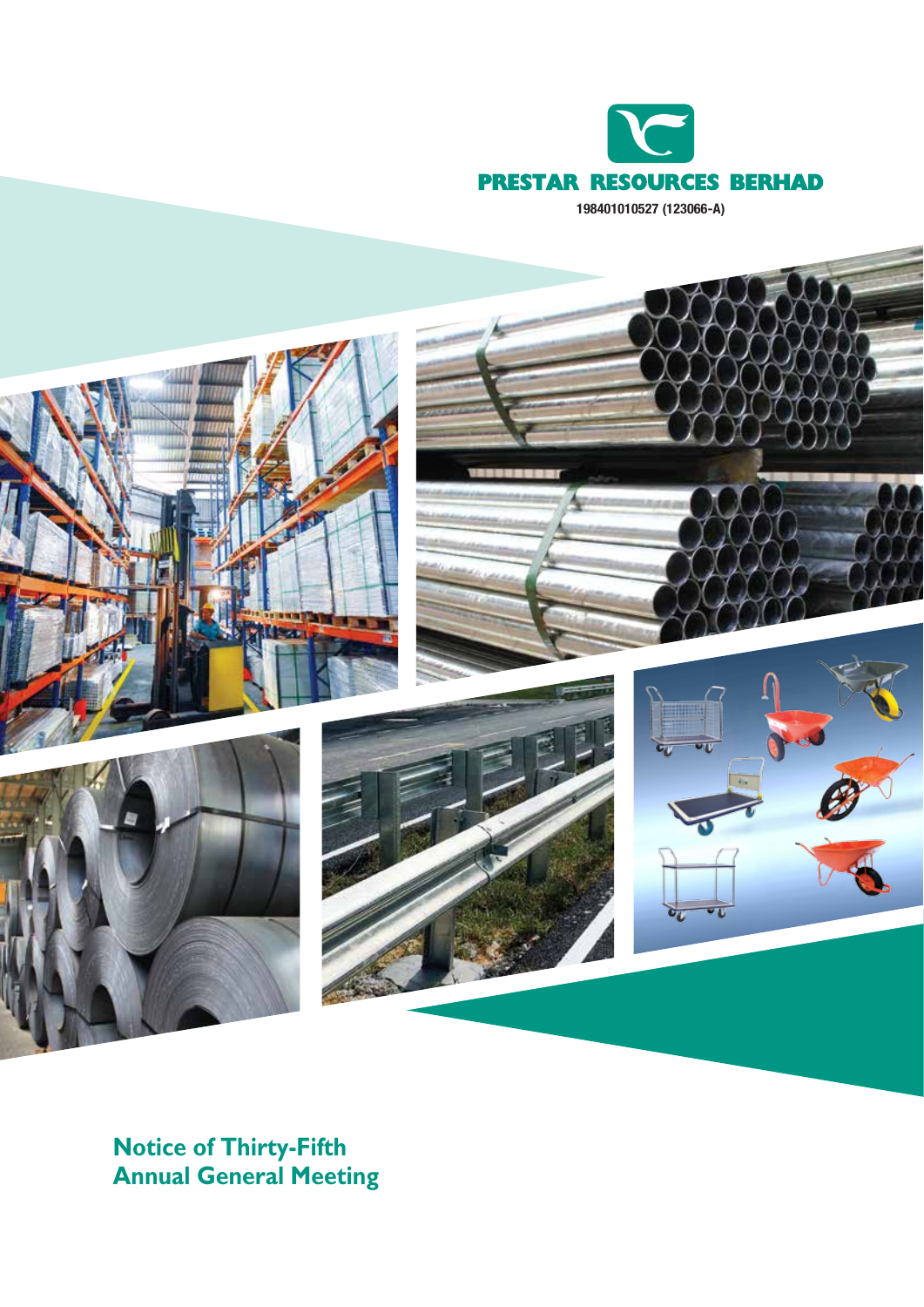# NOTICE OF ANNUAL GENERAL MEETING

**NOTICE IS HEREBY GIVEN THAT** the Thirty-Fifth Annual General Meeting of Prestar Resources Berhad will be held on a fully virtual basis at the broadcast venue at Meeting Room of Securities Services (Holdings) Sdn. Bhd., Level 7, Menara Milenium, Jalan Damanlela, Pusat Bandar Damansara, Damansara Heights, 50490 Kuala Lumpur, Wilayah Persekutuan on Monday, 27 July 2020 at 10:00 a.m. for the following purposes:-

## **AGENDA**

- 1. To receive the Audited Financial Statements for the financial year ended 31 December 2019 together with the Reports of the Directors and the Auditors thereon.
- 2. To approve the payment of the single-tier final dividend of 1.0 sen per ordinary share for the financial year ended 31 December 2019. *(Resolution 1)*
- 3. To approve the payment of Directors' fees amounting to RM225,000 for the financial year ended 31 December 2019. *(Resolution 2)*
- 4. To approve an amount of up to RM30,000 as benefits payable to the Non-Executive Directors from 28 July 2020 to the next Annual General Meeting of the Company to be held in 2021. *(Resolution 3)*
- 5. To re-elect the following Directors who retire pursuant to Clause 118 of the Company's Constitution, and being eligible, have offered themselves for re-election:-

| (a)                                                                                              | Mr. Toh Yew Kar:             | (Resolution 4) |
|--------------------------------------------------------------------------------------------------|------------------------------|----------------|
| (b)                                                                                              | Mr. Toh Yew Seng; and        | (Resolution 5) |
| (c)                                                                                              | Encik Md. Nahar bin Noordin. | (Resolution 6) |
| To re-appoint Messrs. BDO PLT as Auditors of the Company until the conclusion of the next Annual |                              | (Resolution 7) |

- 6. To re-appoint Messrs. BDO PLT as Auditors of the Company until the conclusion of the next Annual General Meeting of the Company and to authorise the Directors to fix their remuneration.
- 7. As Special Businesses:

To consider and, if thought fit, with or without any modification, to pass the following resolutions which will be proposed as ordinary resolutions:-

## **(a) ORDINARY RESOLUTION NO. 1 - AUTHORITY TO ISSUE SHARES PURSUANT TO THE COMPANIES ACT 2016**

"**THAT** subject to the Companies Act 2016, the Constitution of the Company and approvals of Bursa Malaysia Securities Berhad ("**Bursa Malaysia Securities**") and any other governmental/ regulatory authorities, the Directors of the Company be and are hereby empowered, pursuant to the Companies Act 2016, to issue and allot shares in the Company at any time to such persons and upon such terms and conditions and for such purposes as the Directors of the Company may, in their absolute discretion, deem fit, provided that the aggregate number of shares to be issued pursuant to this resolution does not exceed ten per centum (10%) of the total number of issued shares of the Company for the time being and the Directors of the Company be and are also empowered to obtain the approval for the listing of and quotation for the additional shares so issued on Bursa Malaysia Securities;

**AND THAT** such authority shall commence immediately upon the passing of this resolution and continue to be in force until the conclusion of the next Annual General Meeting of the Company."

## **(b) ORDINARY RESOLUTION NO. 2 - PROPOSED RENEWAL OF SHARE BUY-BACK AUTHORITY**

"**THAT** subject to the compliance with Section 127 of the Companies Act 2016 ("**the Act**") and all other applicable laws, rules and regulations, provisions of the Company's Constitution and the requirements of Bursa Malaysia Securities Berhad ("**Bursa Malaysia Securities**"), approval be and is hereby given to the Company, to purchase such amount of ordinary shares in the Company ("**Shares**") as may be determined by the Directors of the Company from time to time through Bursa Malaysia Securities as the Directors may deem fit and expedient in the interests of the Company provided that the aggregate number of Shares to be purchased and held pursuant to this resolution does not exceed ten per centum (10%) of the existing total number of issued shares of the Company including the Shares previously purchased and retained as treasury shares, if any, upon such terms and conditions as set out in the Statement to Shareholders dated 12 June 2020;

*(Resolution 8)*

*(Resolution 9)*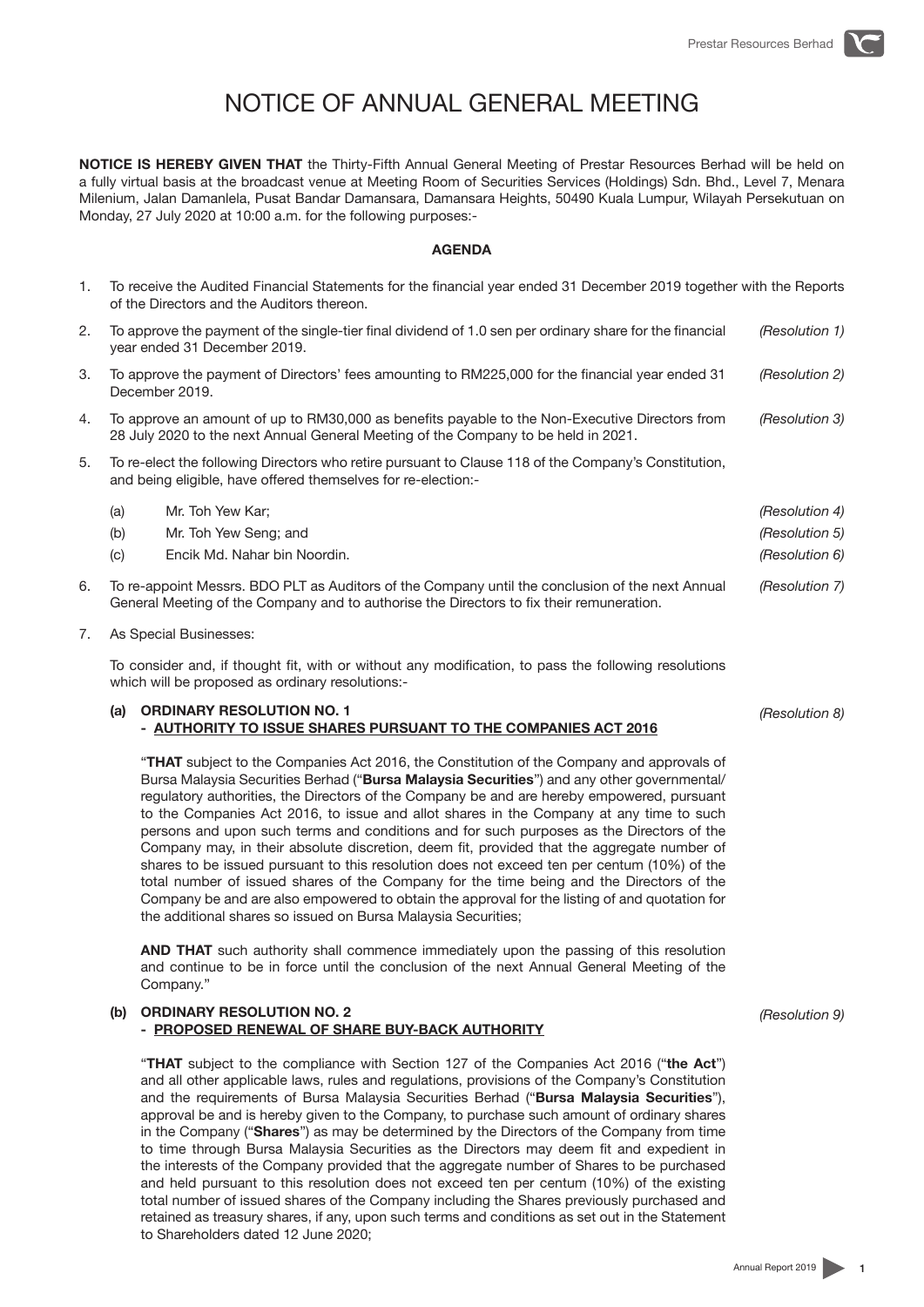

### **(b) ORDINARY RESOLUTION NO. 2 (cont'd) - PROPOSED RENEWAL OF SHARE BUY-BACK AUTHORITY**

**AND THAT** such authority shall commence immediately upon the passing of this resolution and until the conclusion of the next Annual General Meeting of the Company or the expiry of the period within which the next Annual General Meeting is required by law to be held unless revoked or varied by ordinary resolution in the general meeting of the Company but so as not to prejudice the completion of a purchase made before such expiry date, in any event in accordance with the provisions of Bursa Malaysia Securities Main Market Listing Requirements and any other relevant authorities;

**AND THAT** the maximum amount of funds to be utilised for the purpose of the Proposed Renewal of Share Buy-Back Authority shall not exceed the Company's retained profits based on the latest audited financial statements of the Company for the financial year ended 31 December 2019 of RM24,119,619;

**AND THAT** authority be and is hereby given to the Directors of the Company to decide in their absolute discretion to retain the Shares so purchased by the Company as treasury shares and/ or to cancel them and/or to resell them and/or to distribute them as share dividends and/or to transfer them for the purposes of or under an employees share scheme and/or to transfer them as purchase consideration in such manner as may be permitted and prescribed by the provisions of Bursa Malaysia Securities Main Market Listing Requirements, the Act and any other relevant authorities;

**AND THAT** authority be and is hereby given to the Directors of the Company to take all such steps as are necessary to implement, finalise and give full effect to the aforesaid with full powers to assent to any condition, modification, variation and/or amendment, if any, as may be imposed by the relevant authorities and to do all such acts and things as the Directors may deem fit and expedient in the interests of the Company."

*(Resolution 10)*

#### **(c) ORDINARY RESOLUTION NO. 3 - PROPOSED RENEWAL OF SHAREHOLDERS' MANDATE FOR RECURRENT RELATED PARTY TRANSACTIONS OF A REVENUE OR TRADING NATURE**

"**THAT** subject to the Companies Act 2016 ("**the Act**"), the Constitution of the Company and Bursa Malaysia Securities Berhad Main Market Listing Requirements, approval be and is hereby given to the Company's subsidiaries to enter into the Recurrent Related Party Transactions of a Revenue or Trading Nature ("**Recurrent Related Party Transactions**") with the related parties, as described in Part B, Section 2.3 of the Circular to Shareholders dated 12 June 2020 subject further to the following:-

- (i) the Recurrent Related Party Transactions are in the ordinary course of business which are necessary for day-to-day operations and are on terms not more favourable than those generally available to the public; and
- (ii) disclosure is made in the annual report breakdown of the aggregate value of transactions conducted pursuant to the shareholders' mandate during the financial year and that such approval shall, commence immediately upon the passing of this ordinary resolution and continue to be in force until:-
	- (a) the conclusion of the first Annual General Meeting ("**AGM**") of the Company following the general meeting at which such mandate was passed, at which time it will lapse, unless by a resolution passed at the Meeting, the authority is renewed;
	- (b) the expiration of the period within which the next AGM of the Company after that date is required to be held pursuant to Section 340(2) of the Act (but must not extend to such extension as may be allowed pursuant to Section 340(4) of the Act); or
	- revoked or varied by resolution passed by the shareholders of the Company in general meeting,

whichever is the earlier,

**AND THAT** the Directors and/or any of them be and are hereby authorised to complete and do all such acts and things (including executing such documents as may be required) to give effect to the transactions contemplated and/or authorised by this ordinary resolution."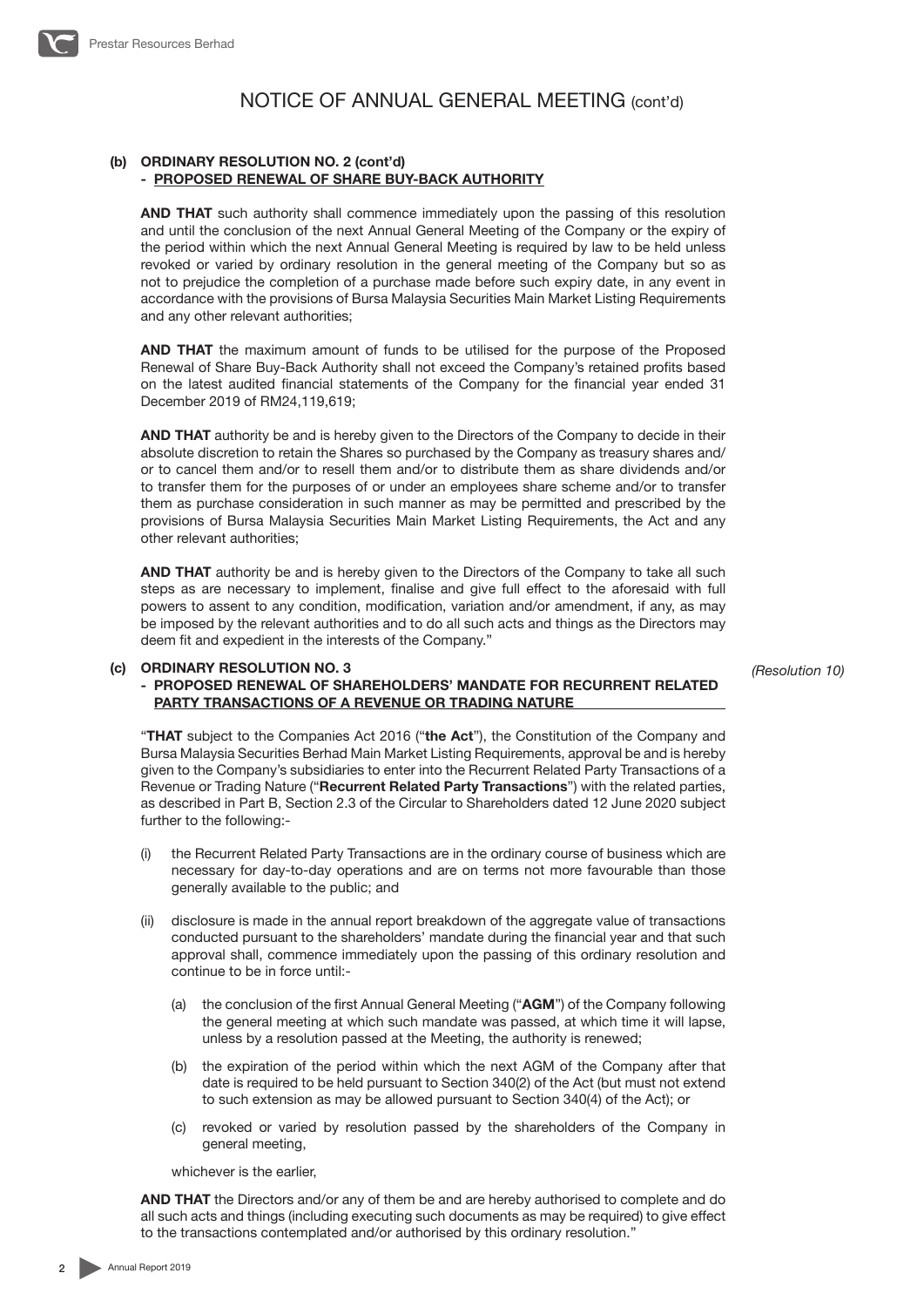## NOTICE OF ANNUAL GENERAL MEETING (cont'd)

# **- RETENTION OF INDEPENDENT NON-EXECUTIVE DIRECTOR**

"**THAT** Mr. Lou Swee You who has served as an Independent Non-Executive Director of the Company for a cumulative term of more than twelve (12) years be and is hereby retained as an Independent Non-Executive Director in accordance with the Malaysian Code on Corporate Governance."

## **(e) ORDINARY RESOLUTION NO. 5 - RETENTION OF INDEPENDENT NON-EXECUTIVE DIRECTOR**

**(d) ORDINARY RESOLUTION NO. 4**

"**THAT** subject to the passing of Resolution No. 6, Encik Md. Nahar Bin Noordin who has served as an Independent Non-Executive Director of the Company for a cumulative term of more than twelve (12) years be and is hereby retained as an Independent Non-Executive Director in accordance with the Malaysian Code on Corporate Governance."

## **(f) ORDINARY RESOLUTION NO. 6 - RETENTION OF INDEPENDENT NON-EXECUTIVE DIRECTOR**

"**THAT** Tuan Haji Fadzlullah Shuhaimi Bin Salleh who has served as an Independent Non-Executive Director of the Company for a cumulative term of more than twelve (12) years be and is hereby retained as an Independent Non-Executive Director in accordance with the Malaysian Code on Corporate Governance."

## **(g) ORDINARY RESOLUTION NO. 7 - RETENTION OF INDEPENDENT NON-EXECUTIVE DIRECTOR**

"**THAT** Dato' Lim Cheang Nyok who has served as an Independent Non-Executive Director of the Company for a cumulative term of more than twelve (12) years be and is hereby retained as an Independent Non-Executive Director in accordance with the Malaysian Code on Corporate Governance."

8. To transact any other ordinary business for which due notice shall have been given.

### **NOTICE OF DIVIDEND ENTITLEMENT**

**NOTICE IS ALSO HEREBY GIVEN THAT** the single-tier final dividend of 1.0 sen per ordinary share in respect of the financial year ended 31 December 2019 will be payable on 25 September 2020 to depositors who are registered in the Record of Depositors at the close of business on 11 September 2020, if approved by members at the forthcoming Thirty-Fifth Annual General Meeting on 27 July 2020.

A Depositor shall qualify for entitlement only in respect of:-

- (a) Securities transferred into the Depositor's Securities Account before 4:30 p.m. on 11 September 2020 in respect of ordinary transfers; and
- (b) Shares bought on Bursa Malaysia Securities Berhad ("**Bursa Malaysia Securities**") on a cum entitlement basis according to the Rules of Bursa Malaysia Securities.

## **BY ORDER OF THE BOARD**

CHUA SIEW CHUAN (MAICSA 0777689) (SSM PC No. 201908002648) CHIN MUN YEE (MAICSA 7019243) (SSM PC No. 201908002785) **Secretaries** 

Kuala Lumpur Dated: 12 June 2020 *(Resolution 11)*

*(Resolution 12)*

*(Resolution 13)*

*(Resolution 14)*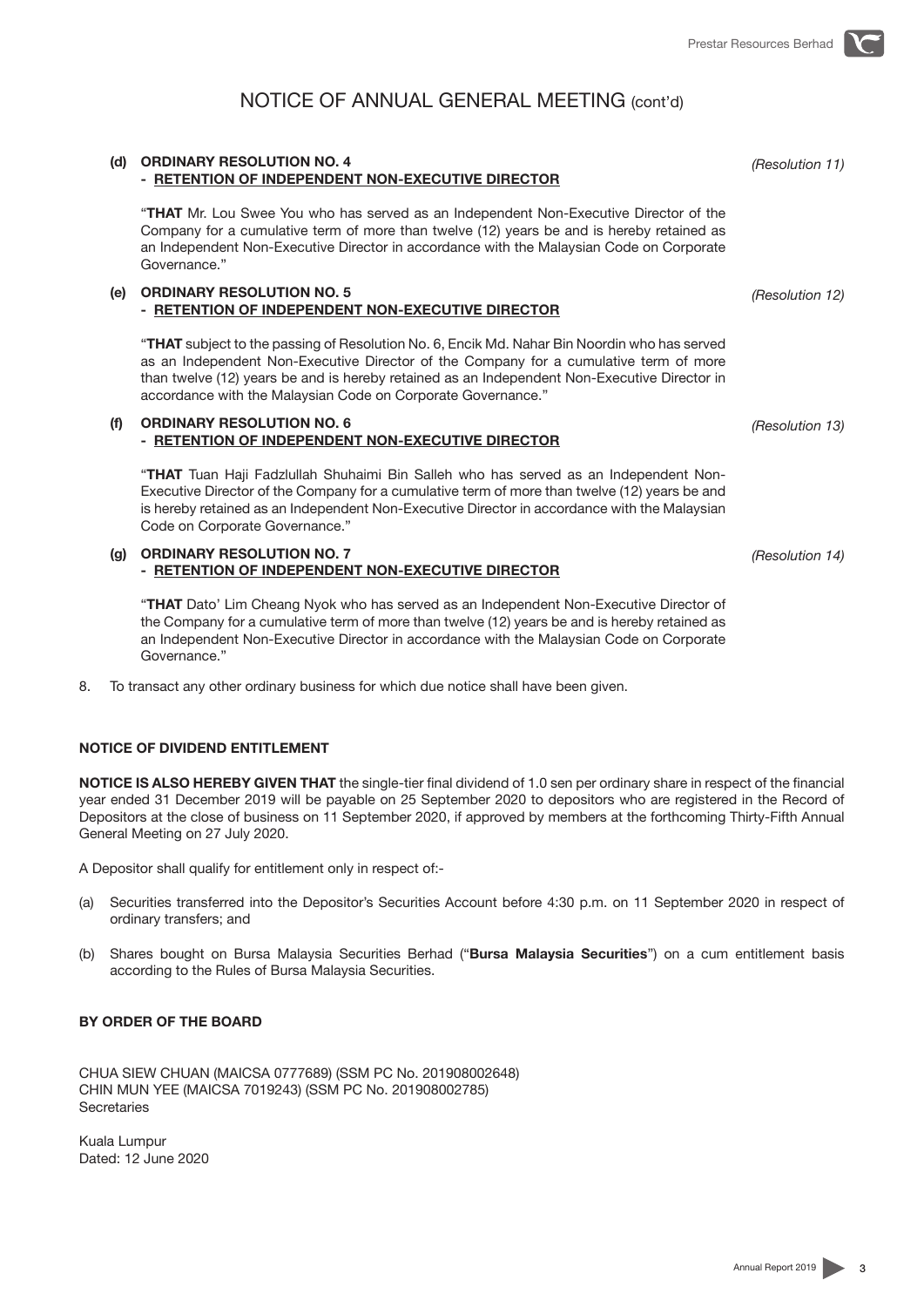

# NOTICE OF ANNUAL GENERAL MEETING (cont'd)

#### **Explanatory Notes:-**

#### 1. Authority to Issue Shares pursuant to the Companies Act 2016

The proposed adoption of the Ordinary Resolution No. 1 is for the purpose of granting a renewed general mandate ("**General Mandate**") and empowering the Directors of the Company, pursuant to the Companies Act 2016, to issue and allot new shares in the Company from time to time provided that the aggregate number of shares issued pursuant to the General Mandate does not exceed ten per centum (10%) of the total number of issued shares of the Company for the time being. The General Mandate, unless revoked or varied by the Company in general meeting, will expire at the conclusion of the next Annual General Meeting of the Company.

The General Mandate will provide flexibility to the Company for allotment of shares for any possible fund raising activities for the purpose of funding future investment project(s), working capital and/or acquisition(s).

As at the date of the Notice of the Annual General Meeting, no new shares in the Company were issued pursuant to the mandate granted to the Directors at the Thirty-Fourth Annual General Meeting held on 30 May 2019 and which will lapse at the conclusion of the Thirty-Fifth Annual General Meeting.

2. Proposed Renewal of Authority for Share Buy-Back

The proposed adoption of the Ordinary Resolution No. 2 is to renew the authority granted by the shareholders of the Company at the Thirty-Fourth Annual General Meeting held on 30 May 2019. The proposed renewal will allow the Board of Directors to exercise the power of the Company to purchase not more than ten per centum (10%) of the total number of issued shares of the Company at any time within the time period stipulated in Bursa Malaysia Securities Berhad Main Market Listing Requirements.

#### 3. Proposed Renewal of Shareholders' Mandate for Recurrent Related Party Transactions of a Revenue or Trading Nature

The proposed adoption of the Ordinary Resolution No. 3 is to renew the shareholders' mandate for Recurrent Related Party Transactions of a Revenue or Trading Nature ("**Recurrent Related Party Transactions**") granted by the shareholders of the Company at the Thirty-Fourth Annual General Meeting held on 30 May 2019 ("**Renewal of Shareholders' Mandate**"). The Renewal of Shareholders' Mandate will enable the Company's subsidiaries ("**the Group**") to enter into the Recurrent Related Party Transactions which are necessary for the Group's day-to-day operations, subject to the transactions being in the ordinary course of business and on normal commercial terms which are not more favourable to the related parties than those generally available to the public and are not to the detriment of the minority shareholders of the Company.

- 4. Retention as Independent Non-Executive Directors of the Company pursuant to the Malaysian Code on Corporate **Governance** 
	- (a) Mr. Lou Swee You (Ordinary Resolution No. 4)

Mr. Lou Swee You was appointed as an Independent Non-Executive Director of the Company on 9 May 2008, and has, therefore served more than twelve (12) years as an Independent Non-Executive Director. As at the date of the Notice of the Annual General Meeting, he has served the Company for twelve (12) years and one (1) month as an Independent Non-Executive Director. However, he has met the independence guidelines as set out in Chapter 1 of Bursa Malaysia Securities Berhad Main Market Listing Requirements. The Board, therefore, considers him to be independent and recommends that he should be retained as an Independent Non-Executive Director.

(b) Encik Md. Nahar Bin Noordin (Ordinary Resolution No. 5)

Encik Md. Nahar Bin Noordin has served the Company for almost twenty-six (26) years since his appointment as a Non-Independent Non-Executive Director of the Company on 18 June 1994. Subsequently, he was re-designated as an Independent Non-Executive Director of the Company on 3 October 2007, and has, therefore served for more than twelve (12) years as an Independent Non-Executive Director. As at the date of the Notice of the Annual General Meeting, he has served the Company for twelve (12) years and eight (8) months as an Independent Non-Executive Director. However, he has met the independence guidelines as set out in Chapter 1 of Bursa Malaysia Securities Berhad Main Market Listing Requirements. The Board, therefore, considers him to be independent and recommends that he should be retained as an Independent Non-Executive Director.